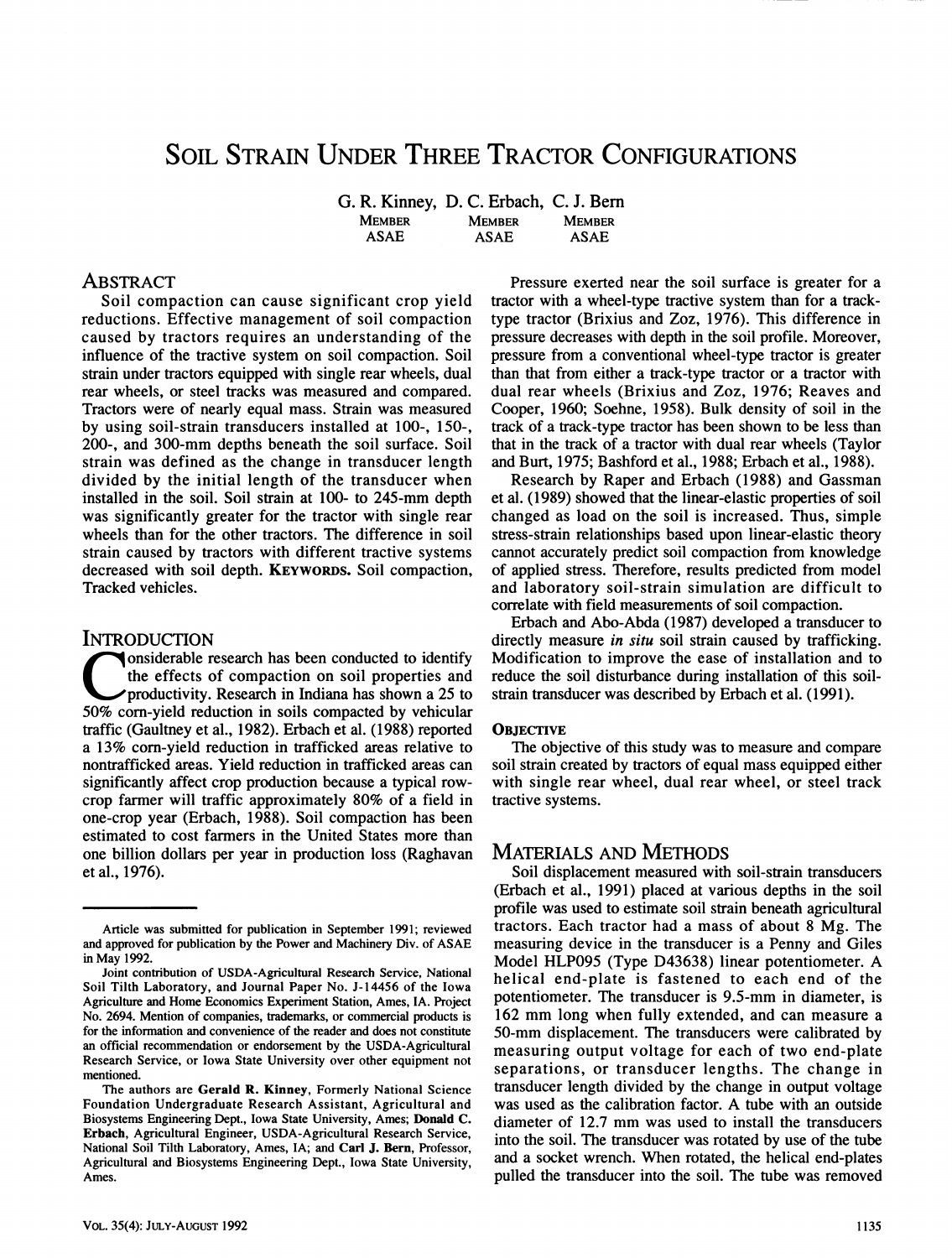**after installation. The end-plates ensured that the transducer engaged the soil after installation.** 

**Four transducers were installed at 200-mm intervals along the centerline of the path of each tractive device. Transducers were positioned at 100-, 150-, 200-, and 300-mm depths as measured from the soil surface to the top end-plate of each transducer. The order of transducer depth was randomly determined. When inserted, end-plate spacing was approximately 140 mm. After trafficking, transducers were removed by excavating soil from around each transducer with a small garden shovel.** 

**Voltage to transducers was provided by a 5-VDC power supply. Transducer-voltage output was recorded with a personal computer equipped with an analog-to-digital conversion board. Data acquisition software (Labtech Notebook, Laboratory Technologies Corporation) was used to record reference voltage, time, and voltage outputs from each of the four transducers. Values were recorded at a rate of 75 samples per second. The data-acquisition system was manually started at the beginning and stopped at the end of each tractor pass.** 

**Recorded output voltages from each transducer were converted to transducer lengths by use of the respective calibration factors. Changes in transducer lengths were converted to soil strain by dividing the change in length by the initial length.** 

**The experiment was conducted in a field at the Agronomy-Agricultural Engineering Research Center west of Ames, Iowa. Soil in the experimental plot was a fineloamy, mixed mesic Typic Haplaquolls (Webster silty clay loam). The field had been spring moldboard plowed to a 0.2-m depth. After plowing, the soil was tilled with a disc harrow to approximately 0.1-m depth and planted with corn** *{Zea mays,* **L.) in 0.76-m rows. Corn was not cultivated after planting. A randomized complete-block experimental design with six replications was used. Each 0.76-m wide by 6.1-m long experimental plot was located between com rows in an area that had not been trafficked during or after planting. Com plants were removed before the experiment was conducted.** 

**A White Model 160 tractor with mechanical front-wheel drive (drive not engaged) was used to traffic the wheeltractor plots. Clamp-on dual tires were installed on the tractor before it was used to traffic the wheel-tractor-withduals plot. The inside-dual tire tracked the front tire and the outside dual operated on previously untrafficked soil. The tractor had a rear axle load of 4.8 Mg with single, rear wheels and 5.0 Mg with dual, rear wheels. The track-type tractor used was a Caterpillar Model D3B SA with steel tracks. The tractor was ballasted such that load was balanced at front-to-rear center of track. Specific information on each tractor is given in Table 1. Plots were trafficked at a speed of 3.5 km/h by tractors with no drawbar loads.** 

**Measurements of soil strain, bulk density, moisture content, cone-penetration resistance, and tractive device depression were made in each plot. A mechanical sampler similar to that described by Buchele (1961) was used to obtain cores for measurement of soil-bulk density and soil moisture after trafficking. A hand-operated penetrometer with a 322-mm2 cone was used to measure conepenetration resistance. Maximum penetration resistance was measured, at 50.8-mm depth increments, by use of a** 

|  | <b>TABLE 1. Specifications for tractive devices and</b> |  |
|--|---------------------------------------------------------|--|
|  | tractors evaluated                                      |  |

|                    | <b>Tractive Device Configuration</b> |                      |                     |  |
|--------------------|--------------------------------------|----------------------|---------------------|--|
|                    | Single Rear<br>Wheels*               | Dual Rear<br>Wheels* | Tracks <sup>†</sup> |  |
| Static weight (kN) |                                      |                      |                     |  |
| $-$ Front          | 29.1                                 | 29.1                 | 39.0                |  |
| – Rear             | 46.9                                 | 49.4                 | 39.0                |  |
| <b>Front tires</b> |                                      |                      |                     |  |
| Size designation   | 14.9R28                              | 14.9R28              |                     |  |
| Type               | Radial                               | Radial               |                     |  |
| Inflation (kPa)    | 181                                  | 181                  |                     |  |
| <b>Rear tires</b>  |                                      |                      |                     |  |
| Size designation   | 18.4R38                              | 18.4R38              |                     |  |
| Type               | Radial                               | Radial               |                     |  |
| Inflation (kPa)    | 162                                  | 162                  |                     |  |
| Dual tires         |                                      |                      |                     |  |
| Size designation   |                                      | 18.4R38              |                     |  |
| Type               |                                      | Radial               |                     |  |
| Inflation (kPa)    |                                      | 131                  |                     |  |
| <b>Track</b>       |                                      |                      |                     |  |
| Size(mm)           |                                      |                      | $540 \times 2100$   |  |
| Type               |                                      |                      | <b>Steel</b>        |  |
| Tread spacing (m)  |                                      |                      |                     |  |
| Tire, front        | 2.18                                 | 2.18                 |                     |  |
| Tire, rear         | 2.28                                 | Inside 2.28          |                     |  |
|                    |                                      | Outside 3.48         |                     |  |
| Track              |                                      |                      | 1.52                |  |

White Model 160 with mechanical front wheel drive.

t Caterpillar Model D3B SA.

**Chatillon Model DFG-100 digital force gage. Core samples and penetration resistance measurements were also taken in a nontrafficked plot in each replication. The depth of the depression resulting from traffic by each tractive device was measured relative to the undisturbed soil surface on either side of the path. The depression depth was obtained by averaging measurements of lug- and interlugdepression depths in the path.** 

### RESULTS AND DISCUSSION

**A representative plot of the data collected from one test run for each tractor configuration is shown in figures 1, 2, 3, and 4. In all instances, soil was deformed by the tractive device, and some seemingly elastic rebound occurred after the load was removed. Figures 1 and 2 show that the rear wheel of the tractor created a small expansion of the transducer, which was exhibited by a decrease in strain, just before the wheel passed over the transducer. In plots trafficked by both the front and rear wheels (figs. 1 and 2), the front wheels produced most of the permanent deformation, with the rear wheels creating only a small amount of additional strain in the soil. Soil strain created by the track-type tractor continually increased as the track passed over the transducer (fig. 4). The small strain peaks are seemingly due to stress peaks beneath each of the six midwheels of the track.**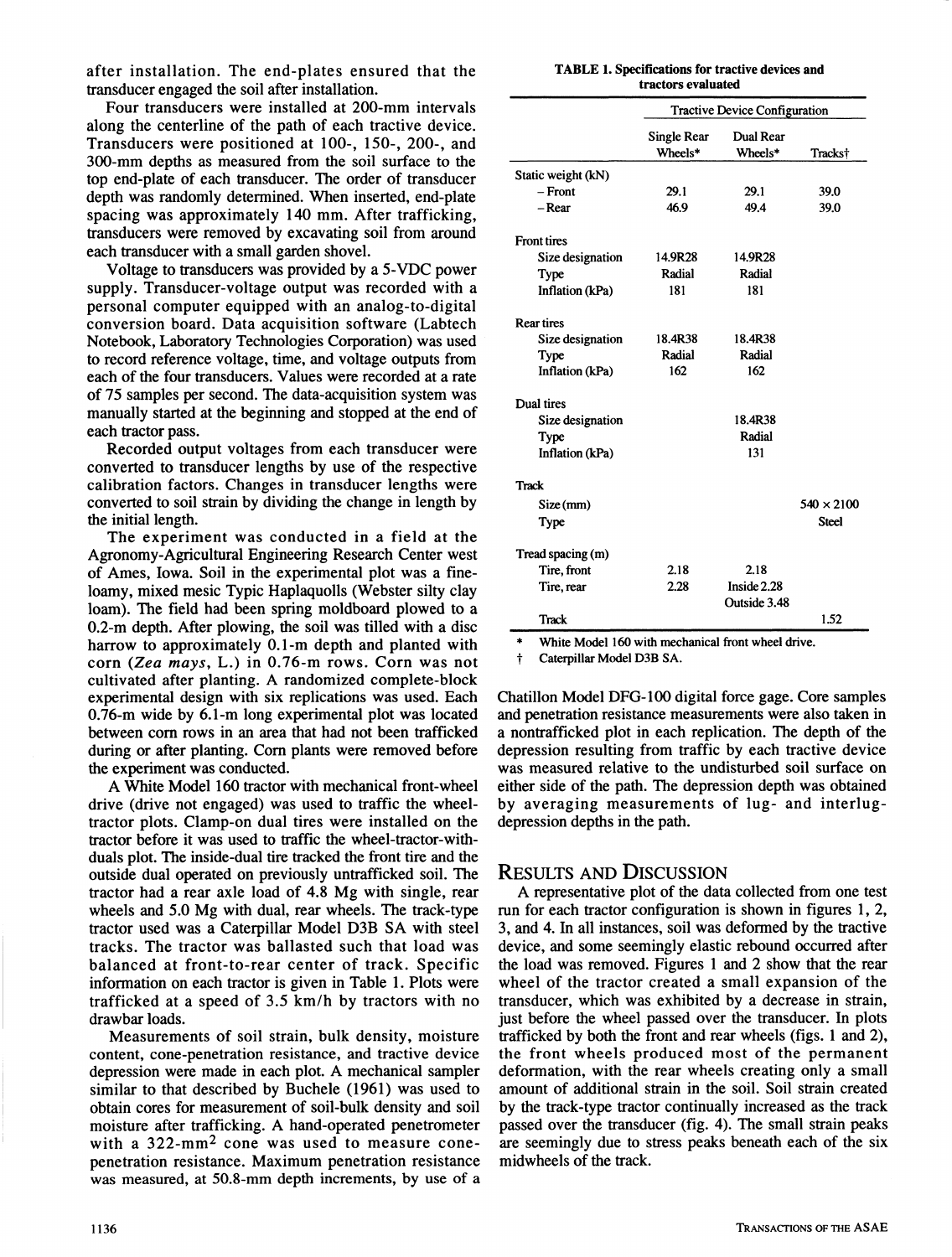

**Figure 1-Representative plot of dynamic soil strain under front and rear tires of a moving tractor with single-rear wheels.** 







**Figure 3-Representative plot of dynamic soil strain under the outside-rear tire of a moving tractor with dual-rear wheels.** 



**Figure 4-Representative plot of dynamic soil strain under track of a moving track-type tractor.** 

**Table 2 shows average soil strain measured for each tractive device. The columns for maximum front and maximum rear strain list the average maximum dynamic soil strain created as the front and rear wheels, respectively, of the tractor passed over the transducers. Final strain values list the soil strain after the tractor had passed over the transducer and the soil had relaxed. Final strain increased in the order: dual-wheel outside, track, dual-wheel inside, and single wheel. The apparent significant difference in strain in the 100-240 mm deep soil** 

| TABLE 2. Maximum dynamic soil strain and final static strain  |
|---------------------------------------------------------------|
| caused by traffic of tractors with different tractive devices |

|                        |                        | Soil Strain        |                        |                        |                        |  |
|------------------------|------------------------|--------------------|------------------------|------------------------|------------------------|--|
|                        |                        | <b>Front Wheel</b> |                        | Rear Wheel or<br>Track |                        |  |
| <b>Tractive Device</b> | Depth of<br>Soil Layer | Maximum<br>Dynamic | Final<br><b>Static</b> | Maximum<br>Dynamic     | Final<br><b>Static</b> |  |
|                        | (mm)                   | (%)                | (%)                    | (%)                    | (%)                    |  |
| Single rear wheel      |                        |                    |                        |                        |                        |  |
|                        | $100 - 240$            | 15.2               | 12.8                   | 19.0                   | 16.0                   |  |
|                        | $150 - 290$            | 8.6                | 6.8                    | 13.3                   | 11.1                   |  |
|                        | 200 - 340              | 4.4                | 3.2                    | 7.5                    | 5.8                    |  |
|                        | $300 - 440$            | 0.9                | 0.3                    | 2.1                    | 0.9                    |  |
| Dual rear wheels       |                        |                    |                        |                        |                        |  |
| Inside wheels          | $100 - 240$            | 11.2               | 8.7                    | 12.6                   | 10.2                   |  |
|                        | $150 - 290$            | 11.0               | 8.7                    | 11.8                   | 10.0                   |  |
|                        | $200 - 340$            | 5.6                | 4.1                    | 6.7                    | 5.3                    |  |
|                        | $300 - 440$            | 0.8                | 0.3                    | 1.0                    | 0.3                    |  |
| <b>Outside wheels</b>  | $100 - 240$            |                    |                        | 9.7                    | 7.3                    |  |
|                        | 150 - 290              |                    |                        | 5.9                    | 4.2                    |  |
|                        | $200 - 340$            |                    |                        | 4.6                    | 3.3                    |  |
|                        | $300 - 440$            |                    |                        | 1.0                    | 0.3                    |  |
| <b>Track</b>           |                        |                    |                        |                        |                        |  |
|                        | 100 - 240              |                    |                        | 11.1                   | 9.4                    |  |
|                        | 150 - 290              |                    |                        | 75                     | 6.2                    |  |
|                        | $200 - 340$            |                    |                        | 5.1                    | 6.2                    |  |
|                        | $300 - 440$            |                    |                        | 1.2                    | 0.7                    |  |

LSDs for final static strain:

Depth averages for same tractive device, 0.9%;

Tractive device averages at same or different depths, 1*3%.*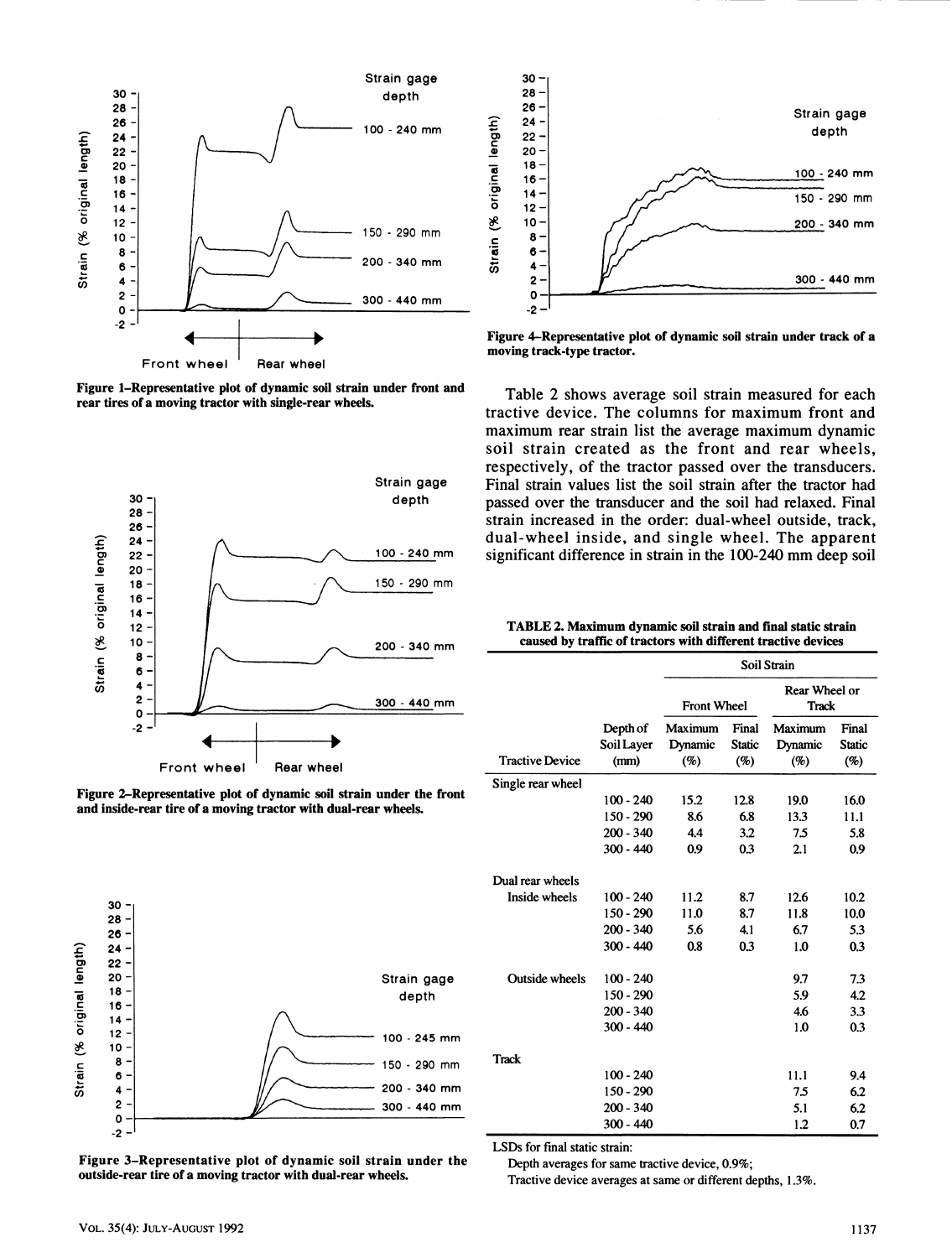

**Figure 5-Average final strain with respect to depth for each tractor. Bar location represents initial location of transducer with respect to sofl surface.** 

**layer caused by front wheels of single- and dual-rear wheeled tractors is not explained.** 

**Figure 5 shows average final soil strain for each tractive device and each soil depth. In the 100 to 240-mm soil layer, the tractor with single-rear wheels caused 55% more final soil strain than did the inside dual-rear wheel and 70% more strain than did the track. The outside wheel of the wheel tractor with dual wheels produced the least amount of soil strain. This lower strain is probably due to the lower inflation pressure of that tire which caused the inside-rear wheel to carry the majority of the tractor weight.** 

#### **TABLE 3. Soil profile water content at time of trafficking by tractors with different tractive devices and the bulk density and penetration resistance after trafficking**

|                        |         | Water       | Bulk       | Penetration |
|------------------------|---------|-------------|------------|-------------|
|                        | Depth   | Content     | Density    | Resistance  |
| <b>Tractive Device</b> | (mm)    | $(m^3/m^3)$ | $(Mg/m^3)$ | (kPa)       |
| Single rear wheel      | 25      | 0.23        | 1.17       | 410         |
|                        | 75      | 0.41        | 1.51       | 230         |
|                        | 125     | 0.40        | 1.45       | 270         |
|                        | 175     | 0.40        | 1.43       | 350         |
|                        | 225     | 0.38        | 1.44       | 390         |
|                        | 275     | 0.37        | 1.47       | 410         |
|                        |         |             |            |             |
|                        | Average | 0.36        | 1.41       | 340         |
| Dual rear wheels       |         |             |            |             |
| Inside wheel           | 25      | 0.25        | 1.30       | 420         |
|                        | 75      | 0.39        | 1.46       | 250         |
|                        | 125     | 0.39        | 1.40       | 230         |
|                        | 175     | 0.39        | 1.39       | 310         |
|                        | 225     | 0.39        | 1.42       | 390         |
|                        | 275     | 0.36        | 1.40       | 440         |
|                        | Average | 0.36        | 1.39       | 340         |
|                        |         |             |            |             |
| Outside                | 25      | 0.24        | 1.24       | 240         |
|                        | 75      | 0.36        | 1.34       | 240         |
|                        | 125     | 0.40        | 1.41       | 260         |
|                        | 175     | 0.37        | 1.23       | 300         |
|                        | 225     | 0.40        | 1.39       | 380         |
|                        | 275     | 0.39        | 1.37       | 490         |
|                        | Average | 0.36        | 1.33       | 320         |
| <b>Track</b>           | 25      | 0.23        | 1.20       | 270         |
|                        | 75      | 0.39        | 1.37       | 260         |
|                        | 125     | 0.39        | 1.39       | 320         |
|                        | 175     | 0.40        | 1.40       | 340         |
|                        | 225     | 0.42        | 1.48       | 380         |
|                        | 275     | 0.39        | 1.51       | 440         |
|                        | Average | 0.37        | 1.39       | 330         |
| Non-trafficked         | 25      | 0.21        | 1.08       | 130         |
|                        | 75      | 0.39        | 1.22       | 180         |
|                        | 125     | 0.39        | 1.34       | 200         |
|                        | 175     | 0.39        | 1.32       | 190         |
|                        | 225     | 0.42        | 1.41       | 260         |
|                        | 275     | 0.40        | 1.45       | 410         |
|                        | Average | 0.37        | 1.30       | 230         |

LSD for tractive device averages:

Water content,  $0.02 \text{ m}^3/\text{ m}^3$ ; Bulk density,  $0.06$  Mg / m<sup>3</sup>; Penetration resistance, 33 kPa.

LSD for depths of same tractive device:

Water content,  $0.05 \text{ m}^3 / \text{ m}^3$ ; Bulk density,  $0.16$  Mg / m<sup>3</sup>; Penetration resistance, 82 kPa.

LSD for tractive device averages at same or different depths:

Water content,  $0.05 \text{ m}^3 / \text{ m}^3$ ; Bulk density,  $0.16$  Mg / m<sup>3</sup>; Penetration resistance, 103 kPa.